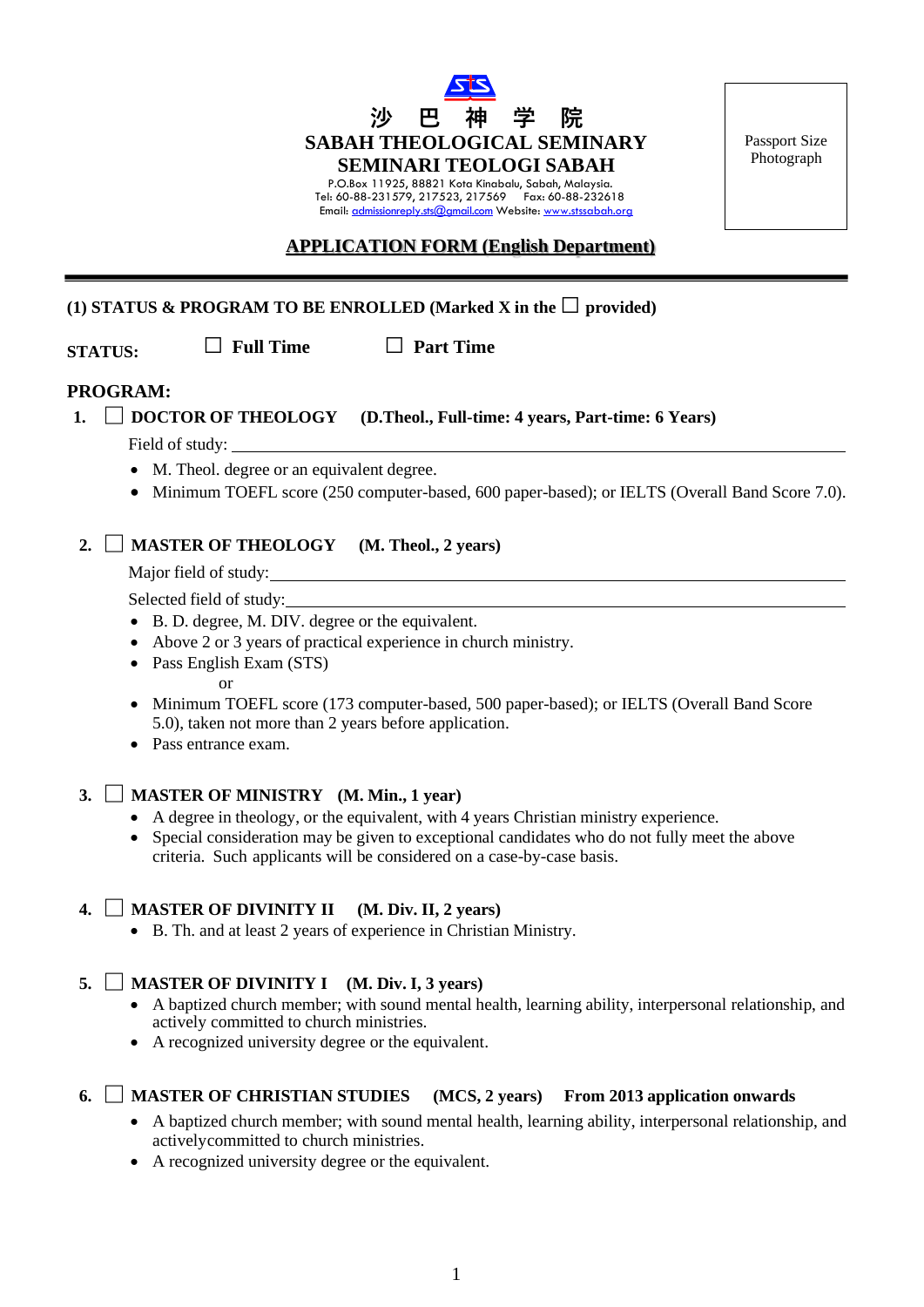# **7. □ BACHELOR OF DIVINITY (B. D., 4 years)**

- A baptized church member of 19 years of age or above; with sound mental health, learning ability, interpersonal relationship, and actively committed to church ministries.
	- A level / Form 6 (STPM) / HSC or the equivalent.
	- Pass in general paper with 2 Principal Passes  $& 2$  Subsidiary Passes, or 3 Principal Passes.

or

• Pass in general paper and 3 credits or above. **(effective from 2013 application)**

# **8. □ ADVANCED DIPLOMA IN CHRISTIAN STUDIES (ADipCS, 2 years)**

- A baptized church member; with sound mental health, learning ability, interpersonal relationship, and actively committed to church ministries.
- A recognized university or college diploma, pass in STPM or the equivalent.

# **9. □ BACHELOR OF THEOLOGY (B. Th., 4 years)**

- A baptized church member of 19 years of age or above; with sound mental health, learning ability, interpersonal relationship, and actively committed to church ministries.
- Form 5 (SPM), O level Grade III and above or the equivalent. After 2001, 6 passes including Bahasa Malaysia in one exam with 5 credits **(effective from 2013 application)**.

# **10. □ DIPLOMA IN THEOLOGY (Dip. Th., 4 years)**

- A baptized church member of 19 years of age or above; with sound mental health, learning ability, interpersonal relationship, and actively committed to church ministries.
- Form 5 (SPM) with 4 SAP subjects or the equivalent. After 2001, 5 passes including 3 credits in one exam **(effective from 2013 application).**

# **11.□ CERTIFICATE OF THEOLOGICAL STUDIES (CTS, 2 years)**

- A baptized church member of 19 years of age or above; with sound mental health, learning ability, interpersonal relationship, and actively committed to church ministries.
- Form 5 (SPM) with 4 SAP subjects or the equivalent. After 2001, 5 passes including 3 credits in one exam **(effective from 2013 application)**. or
- A church worker (evangelist or pastor) with at least two years of ministerial experience, Form 3 (SRP) and above and a certificate from a two to four-year Bible Training Institution.

# **12.□ DIPLOMA IN CHRISTIAN COUNSELLING (DipCC, 2 year)**

# **□ BACHELOR IN CHRISTIAN COUNSELLING (BCC, 3 years)**

- A baptized church member of 19 years of age or above; with sound mental health, learning ability, interpersonal relationship, and actively committed to church ministries.
- Form 5 (SPM), O level Grade III and above or the equivalent. After 2001, 6 passes including Bahasa Malaysia in one exam with 3 credits.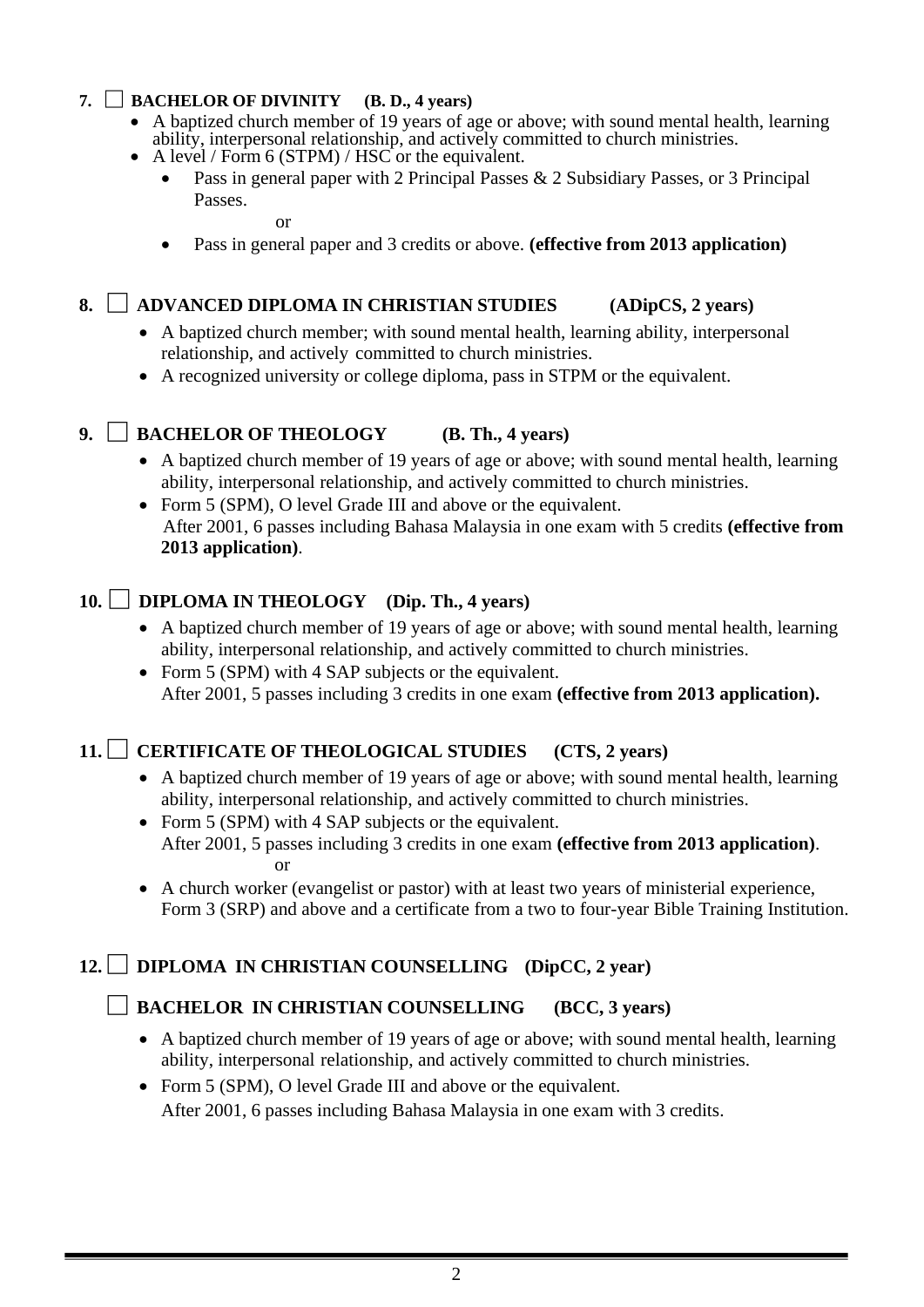# **(2) PERSONAL PARTICULARS**

|                                                                                                                      | Name: Chinese Character:                                                                                                                                                                                                       |
|----------------------------------------------------------------------------------------------------------------------|--------------------------------------------------------------------------------------------------------------------------------------------------------------------------------------------------------------------------------|
| (BLOCK. Underline family name)                                                                                       | (fappliedble)                                                                                                                                                                                                                  |
|                                                                                                                      | Nationality: Conder: Condering Condering Condering Condering Condering Condering Condering Condering Condering Condering Condering Condering Condering Condering Condering Condering Condering Condering Condering Condering C |
|                                                                                                                      |                                                                                                                                                                                                                                |
| Denomination:                                                                                                        |                                                                                                                                                                                                                                |
|                                                                                                                      |                                                                                                                                                                                                                                |
| *For international student                                                                                           | NRIC /Passport * No.: Place of Issue:                                                                                                                                                                                          |
|                                                                                                                      | Permanent Postal Address: 1988 and 2008 and 2008 and 2008 and 2008 and 2008 and 2008 and 2008 and 2008 and 200                                                                                                                 |
|                                                                                                                      | <u> 1989 - Andrea Santana, amerikana amerikana amerikana amerikana amerikana amerikana amerikana amerikana amerika</u><br>,我们也不会有什么。""我们的人,我们也不会有什么?""我们的人,我们也不会有什么?""我们的人,我们也不会有什么?""我们的人,我们也不会有什么?""我们的人                     |
|                                                                                                                      | Tel No.: (Office) (Residence) (Residence)                                                                                                                                                                                      |
|                                                                                                                      | $(HP)$ (Fax) (Fax)                                                                                                                                                                                                             |
|                                                                                                                      |                                                                                                                                                                                                                                |
| ,我们也不会有一个人的人,我们也不会有一个人的人,我们也不会有一个人的人。""我们,我们也不会有一个人的人,我们也不会有一个人的人,我们也不会有一个人的人,我们<br>(3)<br><b>FAMILY PARTICULARS</b> |                                                                                                                                                                                                                                |
| <b>Spouse</b>                                                                                                        |                                                                                                                                                                                                                                |
|                                                                                                                      | Chinese Character:                                                                                                                                                                                                             |
| (Underline family name)                                                                                              | (If applicable)                                                                                                                                                                                                                |
|                                                                                                                      | Nationality: Race: Race: Gender: Gender:                                                                                                                                                                                       |
|                                                                                                                      | Date of Birth: Place of Birth: Place of Birth:                                                                                                                                                                                 |
| Occupation:                                                                                                          |                                                                                                                                                                                                                                |
|                                                                                                                      |                                                                                                                                                                                                                                |

# *Children*

| Name | Sex | Date of Birth $(d/m/y)$ |
|------|-----|-------------------------|
|      |     |                         |
|      |     |                         |
|      |     |                         |
|      |     |                         |
|      |     |                         |
|      |     |                         |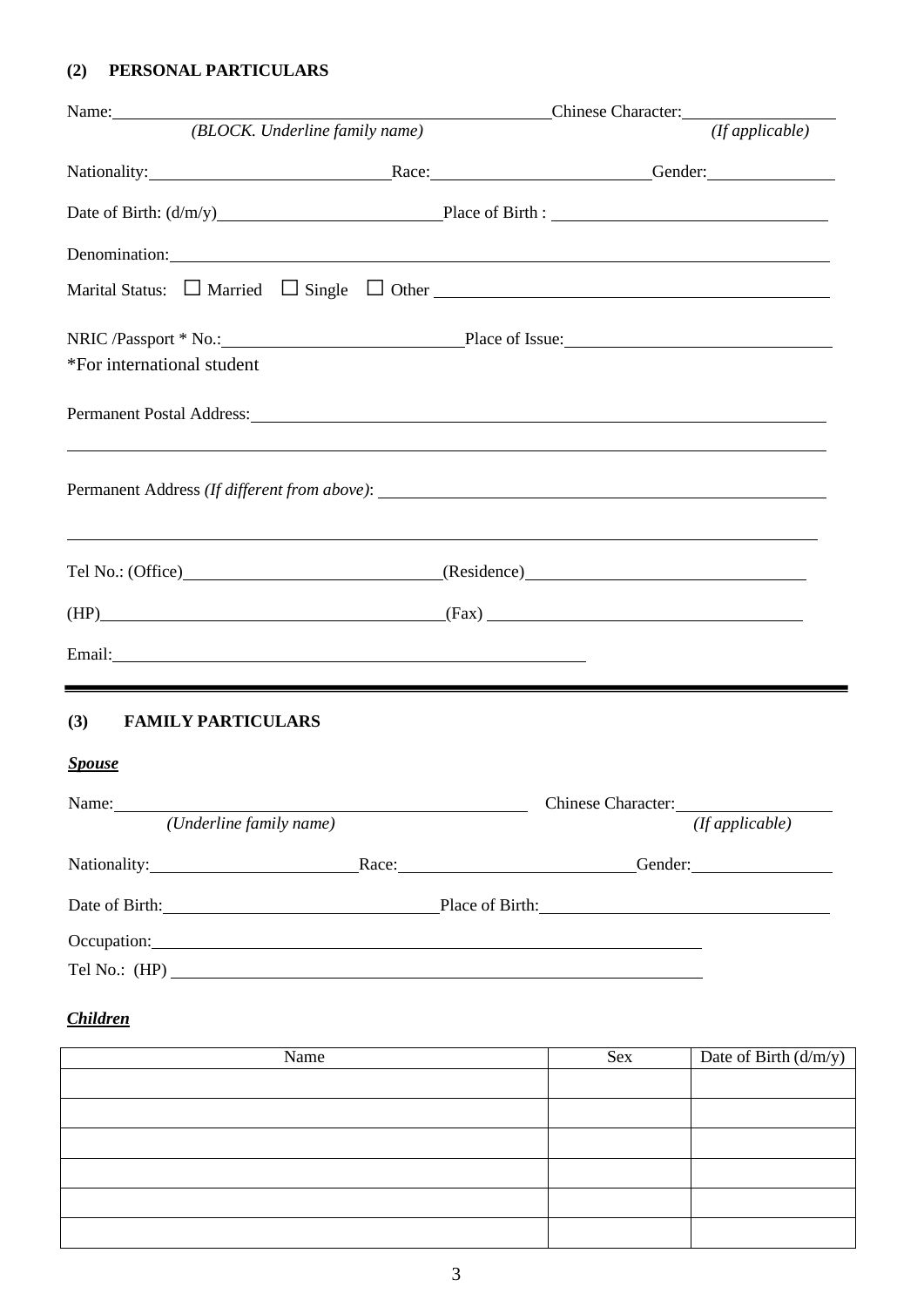# *Parents*

| Father's Name: Name: Name: Name: Name: Name: Name: Name: Name: Name: Name: Name: Name: Name: Name: Name: Name: Name: Name: Name: Name: Name: Name: Name: Name: Name: Name: Name: Name: Name: Name: Name: Name: Name: Name: Nam |         |  |
|--------------------------------------------------------------------------------------------------------------------------------------------------------------------------------------------------------------------------------|---------|--|
|                                                                                                                                                                                                                                |         |  |
| Occupation: Tel No.: (HP)                                                                                                                                                                                                      |         |  |
| <b>Next of Kin</b> (If single)                                                                                                                                                                                                 |         |  |
| Name: Name and the set of the set of the set of the set of the set of the set of the set of the set of the set of the set of the set of the set of the set of the set of the set of the set of the set of the set of the set o |         |  |
| Tel No.: (Office) (Residence) (Residence)                                                                                                                                                                                      |         |  |
| (HP)                                                                                                                                                                                                                           | (Email) |  |

# **(4) EDUCATION**

| <b>Education Level</b>      | Period | Highest Exam Passed/Degree Awarded |
|-----------------------------|--------|------------------------------------|
| Name of School              |        |                                    |
|                             |        |                                    |
|                             |        |                                    |
| Name of University/College  |        |                                    |
|                             |        |                                    |
|                             |        |                                    |
|                             |        |                                    |
| Name of Theological College |        |                                    |
|                             |        |                                    |
|                             |        |                                    |
|                             |        |                                    |

### **(5) EMPLOYMENT**

| Period<br>(From/To) | Employer | Position Held | Reason for leaving |
|---------------------|----------|---------------|--------------------|
|                     |          |               |                    |
|                     |          |               |                    |
|                     |          |               |                    |
|                     |          |               |                    |
|                     |          |               |                    |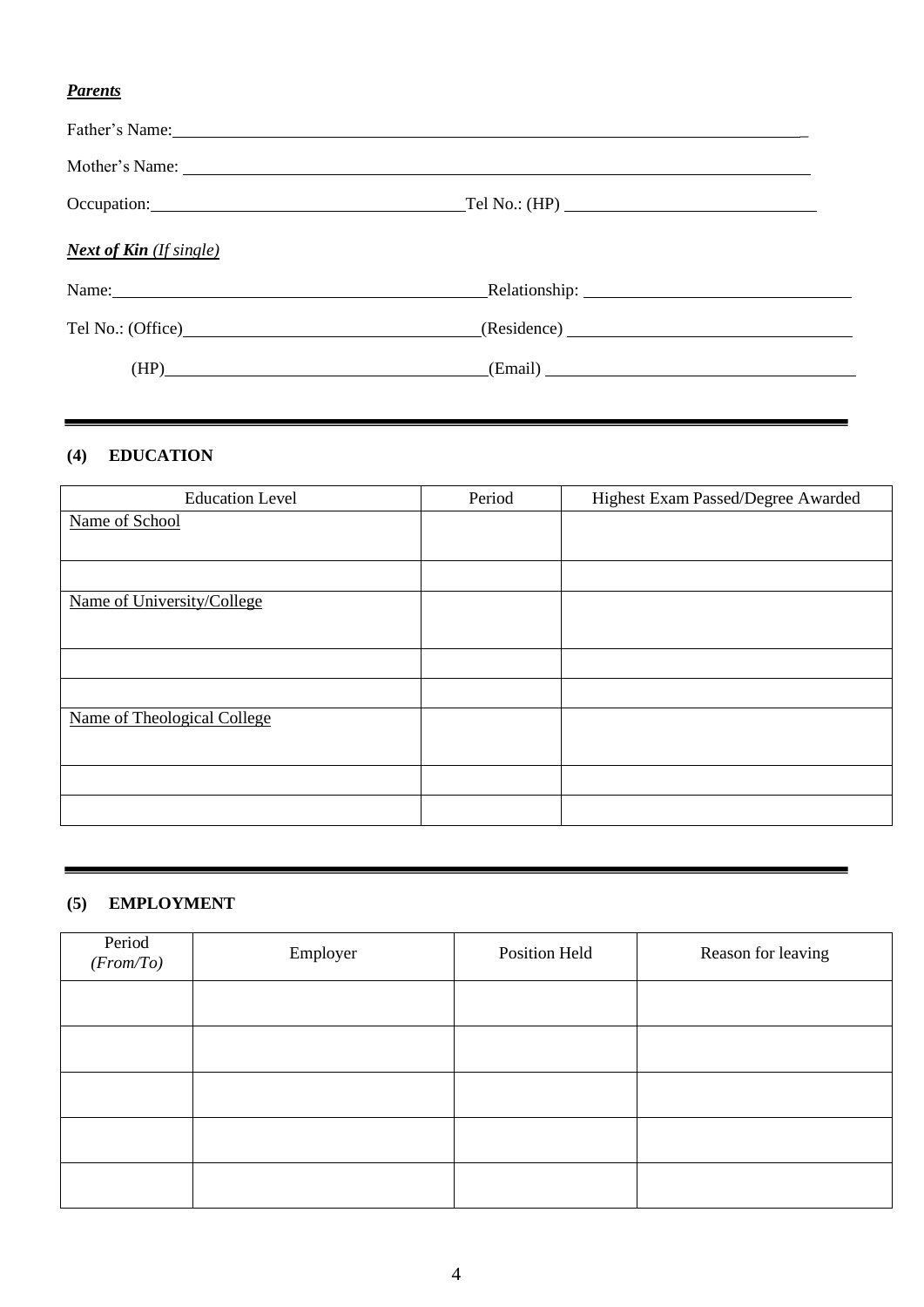## **(6) CHURCH MEMBERSHIP**

|                                                                                                                                                                                                                                     | Name & Address of Home Church: 1986. The Change of Home Church: 1986. The Change of Home Church: 1986. The Change of Home Church: 1986. The Change of Home Church: 1986. The Change of Home Church: 1986. The Change of Home C |             |
|-------------------------------------------------------------------------------------------------------------------------------------------------------------------------------------------------------------------------------------|--------------------------------------------------------------------------------------------------------------------------------------------------------------------------------------------------------------------------------|-------------|
| Church Tel: Pastor In Charge Pastor In Charge                                                                                                                                                                                       |                                                                                                                                                                                                                                |             |
| Baptism:                                                                                                                                                                                                                            | When When Where                                                                                                                                                                                                                |             |
| Confirmation:                                                                                                                                                                                                                       | When Where Where                                                                                                                                                                                                               |             |
| Ordination: $\Box$ Yes $\Box$ No                                                                                                                                                                                                    | When Where Where                                                                                                                                                                                                               |             |
| Church: <u>Church:</u> Church: Church: Church: Church: Church: Church: Church: Church: Church: Church: Church: Church: Church: Church: Church: Church: Church: Church: Church: Church: Church: Church: Church: Church: Church: Chur |                                                                                                                                                                                                                                |             |
| stating length of time participated:                                                                                                                                                                                                | Church Activities: List church activities and organization in which you have participated and held positions,                                                                                                                  |             |
|                                                                                                                                                                                                                                     |                                                                                                                                                                                                                                |             |
|                                                                                                                                                                                                                                     |                                                                                                                                                                                                                                |             |
|                                                                                                                                                                                                                                     |                                                                                                                                                                                                                                |             |
| (8)<br><b>HOUSING</b><br>$\Box$<br>Not required.                                                                                                                                                                                    | Other related information: example of the state of the state of the state of the state of the state of the state of the state of the state of the state of the state of the state of the state of the state of the state of th |             |
|                                                                                                                                                                                                                                     | Required. Family Unit. (Please indicate: 1 <sup>st</sup> and 2 <sup>nd</sup> Choice, subject to room availability)                                                                                                             |             |
| a) Wisma STS : 1 room, 1 living room without kitchen.                                                                                                                                                                               |                                                                                                                                                                                                                                | RM 3,500.00 |
| b) Wisma STS : 2 rooms, 1 living room with kitchen.                                                                                                                                                                                 |                                                                                                                                                                                                                                | RM 6,000.00 |
| c) Koinonia (Old Building) : 2 rooms with public kitchen.                                                                                                                                                                           |                                                                                                                                                                                                                                | RM 2,200.00 |
|                                                                                                                                                                                                                                     |                                                                                                                                                                                                                                |             |
|                                                                                                                                                                                                                                     | Required. Single Unit. Shared room, room-mates arranged by seminary.                                                                                                                                                           | RM 1,200.00 |
| Accommodation is for one academic year (2 semesters).                                                                                                                                                                               |                                                                                                                                                                                                                                |             |

## **(9) SIGNATURE BY APPLICANT & RECOMMENDATION**

**Pastor** / **Head of the Church** 

**Date: Date: Official Stamp:**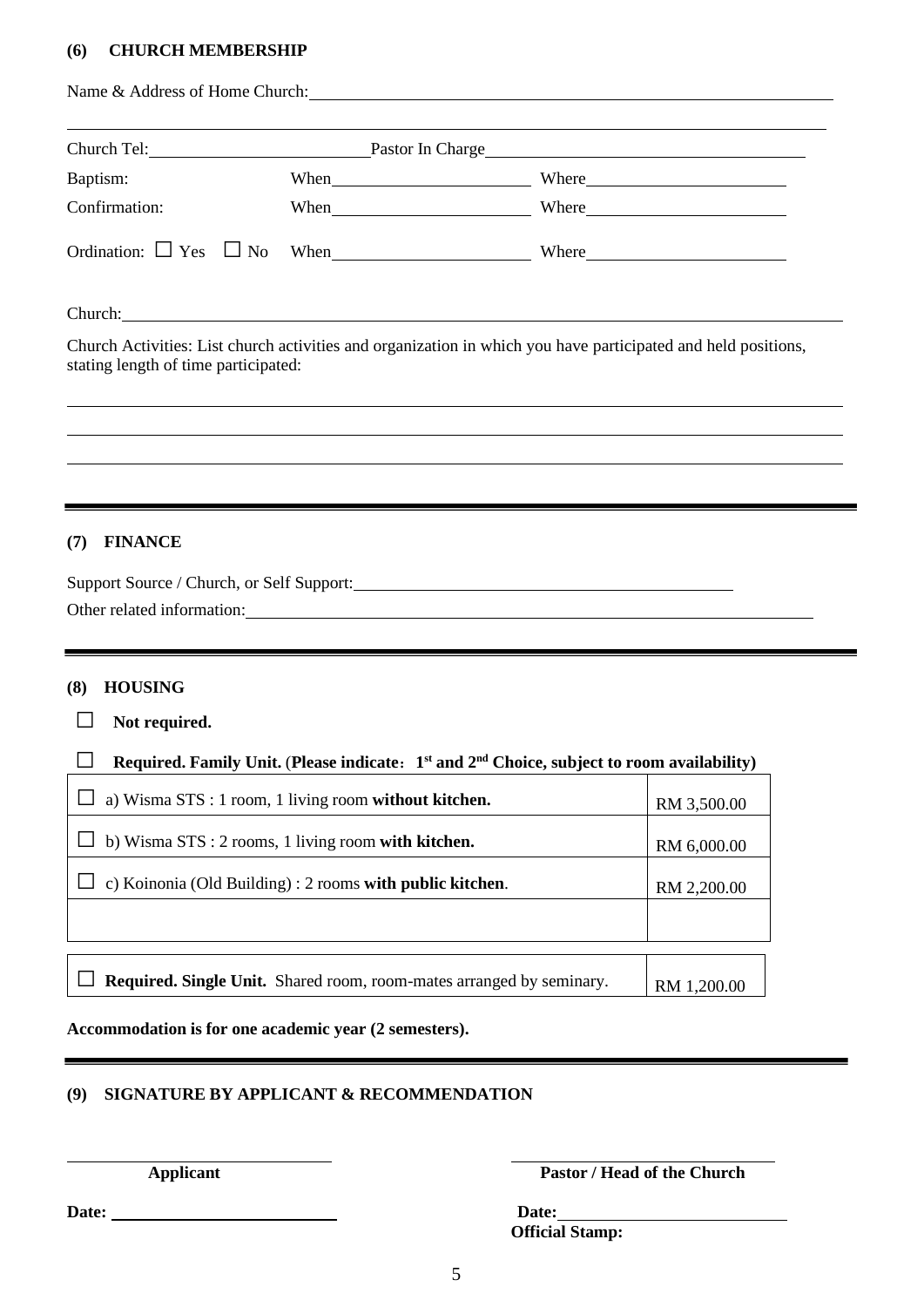#### **(10) SUPPORTING DOCUMENTS**

## \* This application will be processed only after the following certified copies / or the original documents **have been received:**

- 1. \* Copies of past education certificates.
- 2. **\*** Official transcript from previous college/university and theological seminary.
- 3. \* Recommendation Letter: Use the form attached, make copies and send directly to **The Director of The Admission Committee.**
	- a. \* From Pastor of Church which you attend regularly.
	- b. From Head of the Church. **(Full-Time Student Only)**
	- c. **# For application of M.Theol. and D.Theol. only:** From a Principal or a Lecturer / Professor of the institution in which you have completed your last theological degree.
- 4. Statement of Support from supporting agency/church **(Non-Self Support Applicant).**
- 5. \* Personal Testimony :
	- a. \* How do you become a Christian?
	- b. \* Statement of Purpose: Reasons that you want to study in STS; vision and plan for future ministry upon completion of study.
- 6. \* Passport Size Photo: 1 copies (Digital).
- 7. \* A copy of NRIC for Malaysians; A photocopy of all the passport pages for International Applicants, several front pages for West Malaysians (with validity of at least 2 years and above).
- 8. \* Report of Medical Examination by recognized General Medical Practitioner.

## **# Extra requirements for applicant of M.Theol. Program and D.Theol. Program:**

9. # For those whose undergraduate education was not done in English, and taken not more than 2 years before application. Those who have completed their undergraduate education in English with good command in the English language maybe exempted.

D.Theol.: Minimum TOEFL score (250computer-based, 600paper-based); or IELTS (Overall Band Score 7.0); M.Theol.: Pass English Exam (STS); or minimum TOEFL results (173computer-based, 500paper-based); or IELTS (Overall Band Score 5.0).

10. # Application Fee:

D.Theol.: Malaysians RM300.00; International Applicants US\$100.00. M.Theol.: Malaysians RM160.00; International Applicants US\$50.00

### **Note:**

One academic year comprises 2 semesters, Semester 1 begins in January, and Semester 2 begins by end of June.

Students in Master of Ministry (M.Min.), Master of Divinity II (M.Div.II), Master of Theology (M.Theol.),

Doctor of Theology (D.Theol.), transfer from another Seminary, or upgrading from one degree to another, may be allowed in Semester 2 enrollment. Enrollment for other programs takes place in January, except those who have to come anytime upon visa approval.

**Local applications: Deadline is 1 st September** for admission in the next academic year.

**International applications: Deadline is 31st January** prior to the proposed commencement of study. Please allow 6 to 12 months for student visa application after admission has been approved.

Applications received after the deadline will be processed for entrance in the following academic year.

The completed Application Form can be sent in by fax, e-mail or post to:

**The Director of the Admission Committee SABAH THEOLOGICAL SEMINARY P.O. Box 11925 88821 Kota Kinabalu Sabah, Malaysia Tel: 60-88-231579, 217523, 217569 Fax**:**60-88-232618 Email**: admissionreply.sts@gmail.com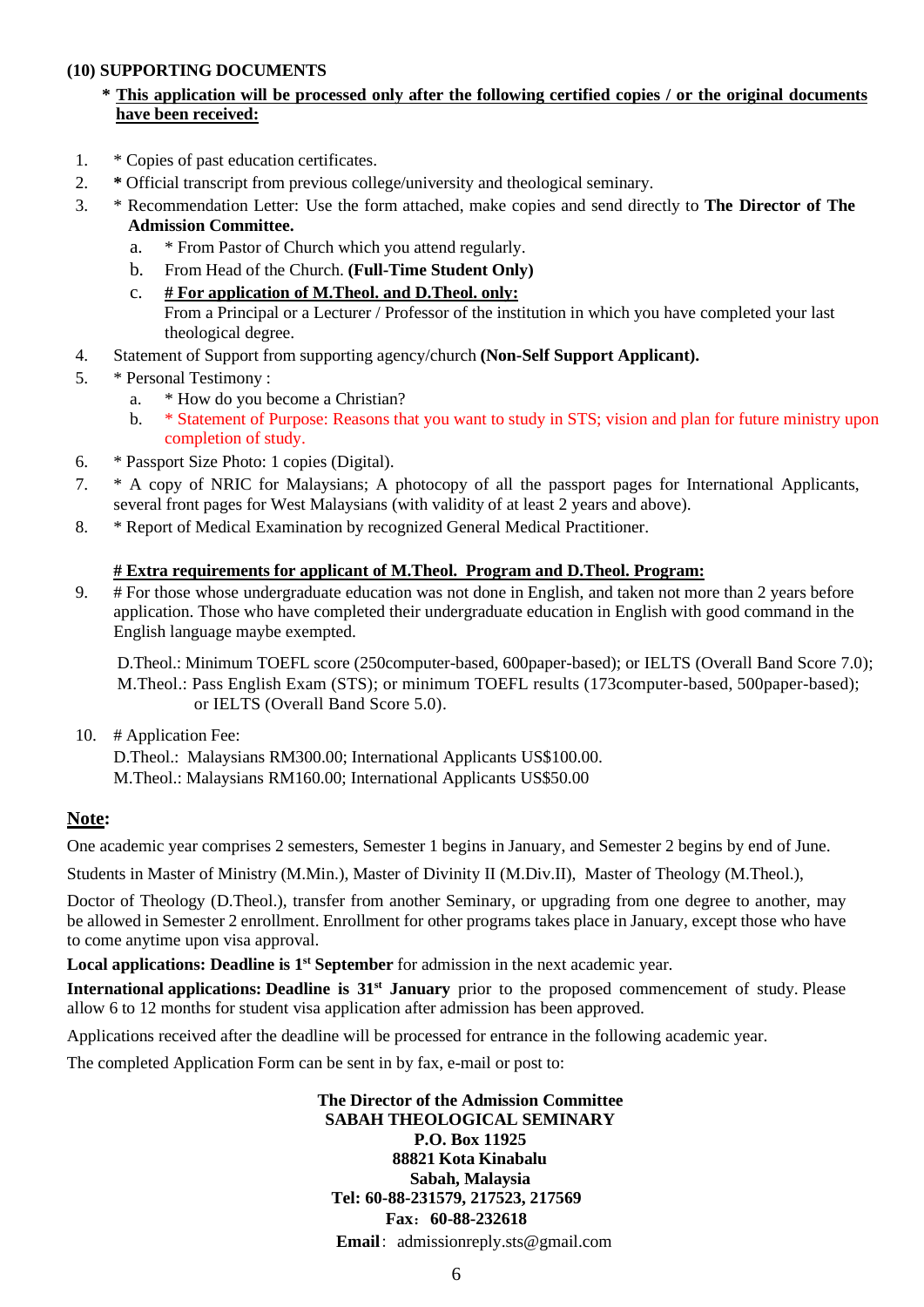How do you become a Christian? **(Handwritten, make extra pages if necessary.)**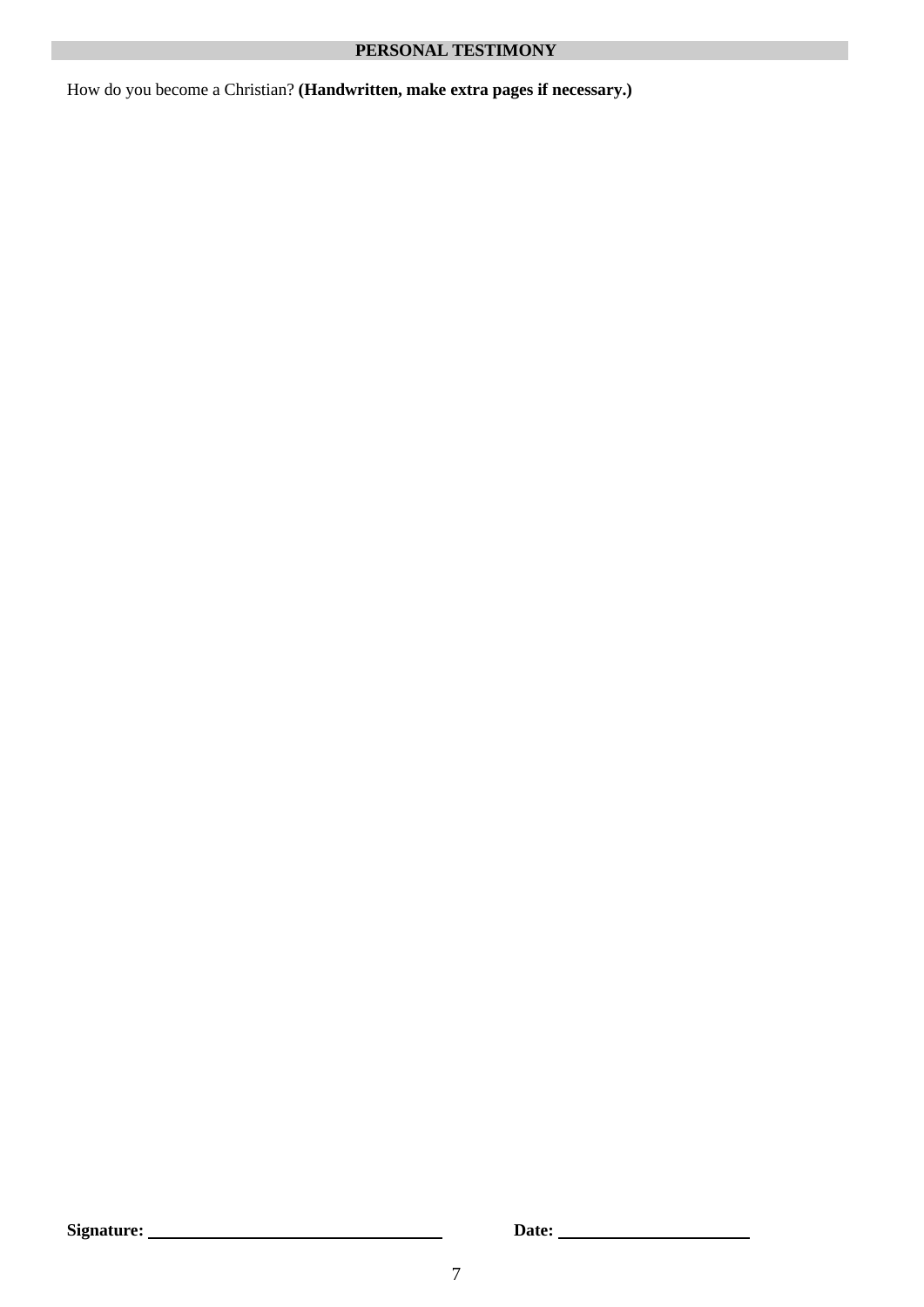#### **STATEMENT OF PURPOSE**

State in your own words **(300 - 400 words)** your purpose in seeking entrance to the Sabah Theological Seminary and your expectations as to your specific ministry upon completion of the study.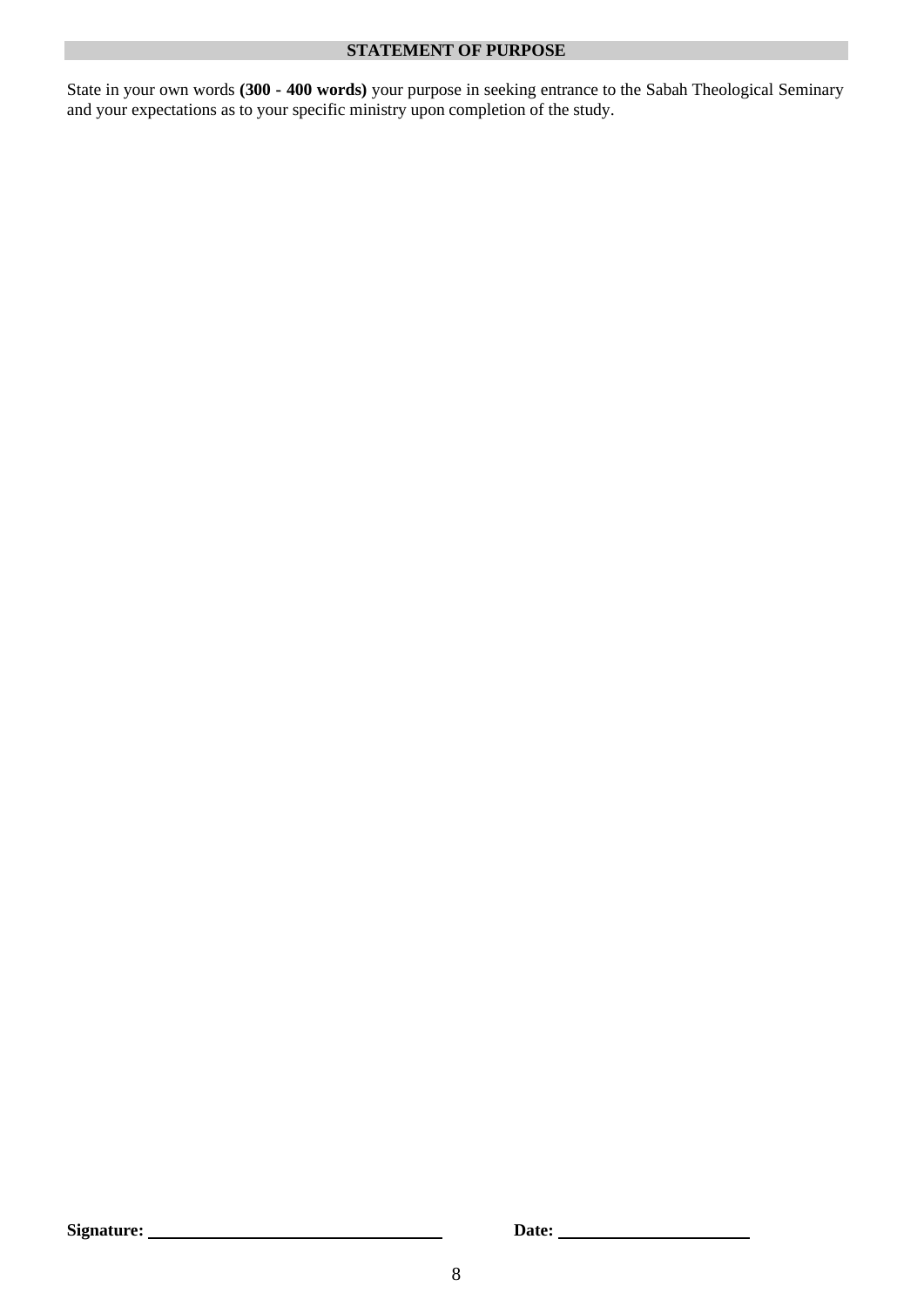### **LETTER OF RECOMMENDATION**

(Name of the Applicant)

is applying for the (Program)

of the Sabah Theological Seminary. Please give a careful and confidential appraisal of the applicant:

Character and personality:

Emotional stability:

General health:

Vocational clarity and commitment:

Academic ability:

Resourcefulness:

Intelligence and diligence for graduate studies and research:

Strength:

Weaknesses: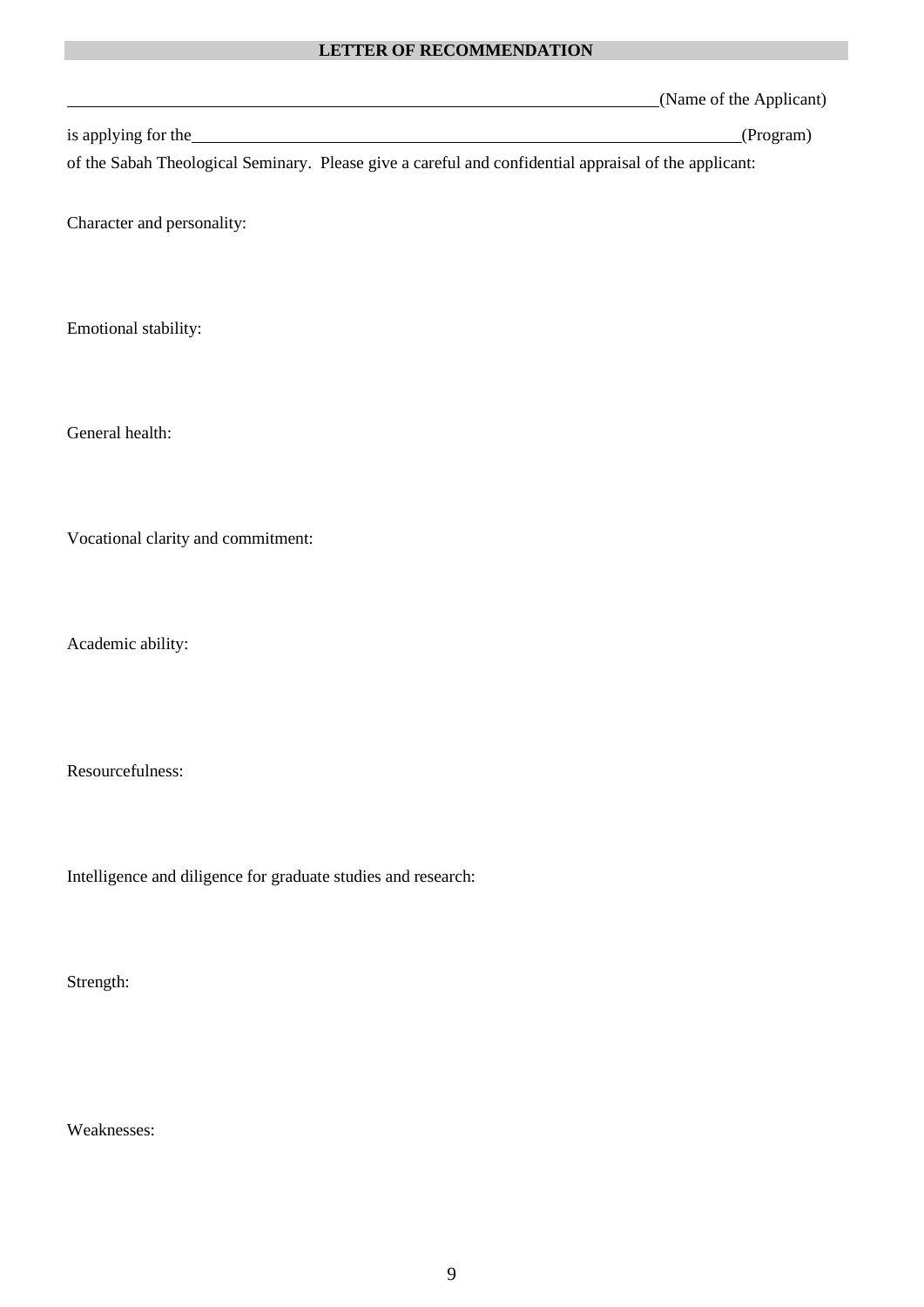#### How would you rate his/her mastery of the English language in relation to the demands of graduate study **(M.Theol. Program)?**

| Auditory comprehension: | $\Box$ inadequate | $\Box$ satisfactory | $\Box$ very good |
|-------------------------|-------------------|---------------------|------------------|
| Reading comprehension:  | $\Box$ inadequate | $\Box$ satisfactory | $\Box$ very good |
| Oral expression:        | $\Box$ inadequate | $\Box$ satisfactory | $\Box$ very good |
| Written expression:     | $\Box$ inadequate | $\Box$ satisfactory | $\Box$ very good |

How long have you know the applicant, and in what capacity?

Do you recommend the applicant for study?

|                                                                                                                                                                                                                                | Email: Email: |  |
|--------------------------------------------------------------------------------------------------------------------------------------------------------------------------------------------------------------------------------|---------------|--|
|                                                                                                                                                                                                                                |               |  |
| Name: Name and the set of the set of the set of the set of the set of the set of the set of the set of the set of the set of the set of the set of the set of the set of the set of the set of the set of the set of the set o |               |  |
| $\Box$ No                                                                                                                                                                                                                      |               |  |
| Not sure<br>ப                                                                                                                                                                                                                  |               |  |
| Yes<br>$\perp$                                                                                                                                                                                                                 |               |  |
| Strongly<br>$\Box$                                                                                                                                                                                                             |               |  |

When completed, please send this recommendation directly to:

**The Director of the Admission Committee SABAH THEOLOGICAL SEMINARY P.O. Box 11925 88821 Kota Kinabalu Sabah, Malaysia Tel: 60-88-231579, 217523, 217569 Fax**:**60-88-232618 Email**: admissionreply.sts@gmail.com